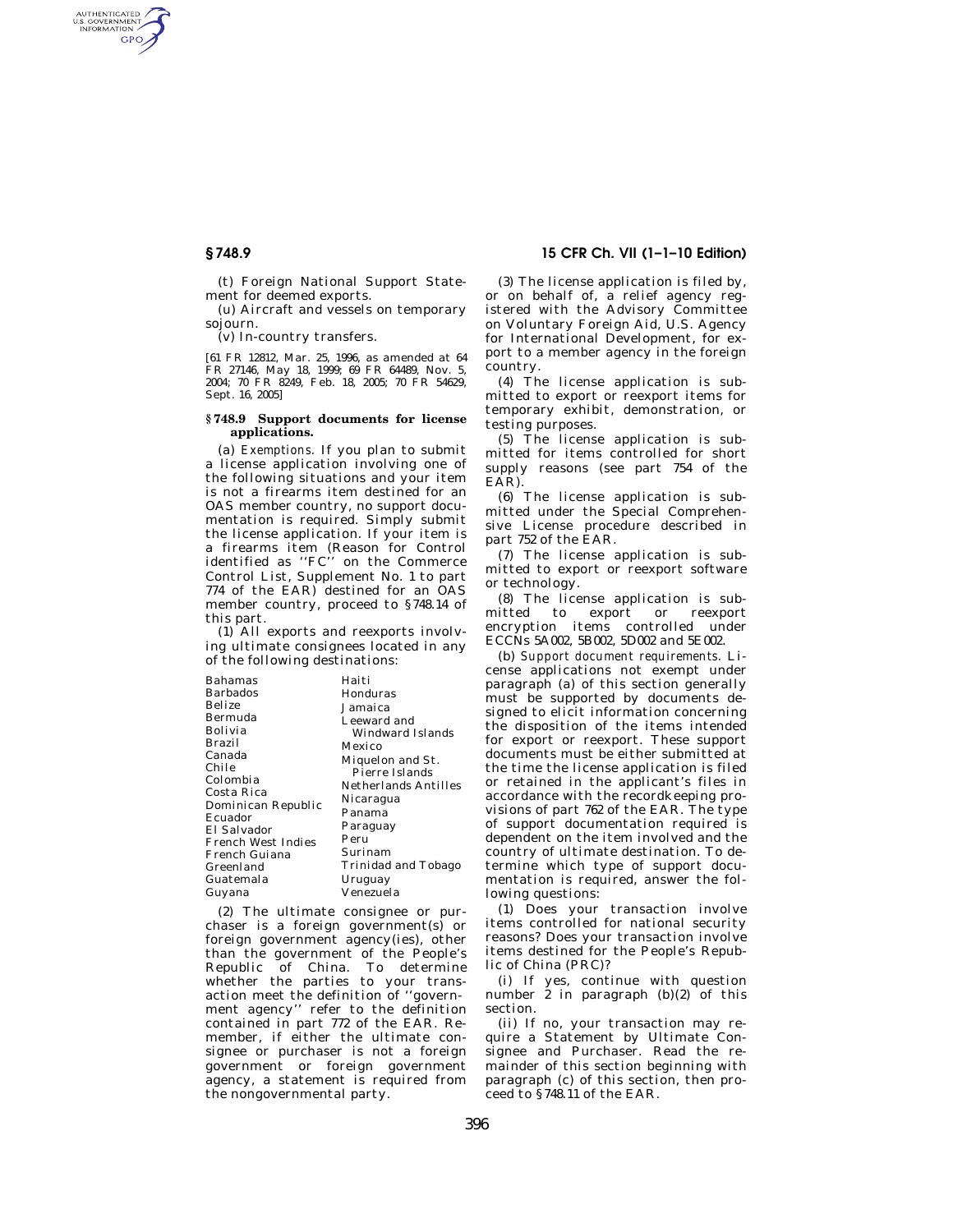### **Bureau of Industry and Security, Commerce § 748.9**

(2) Does your transaction involve items controlled for national security reasons destined for one of the following countries? (This applies only to those overseas destinations specifically listed.) If your item is destined for the PRC, does your transaction involve items that require a license to the PRC for any reason?

| Argentina            | Korea, Republic of |
|----------------------|--------------------|
| Australia            | Liechtenstein      |
| Austria              | Luxembourg         |
| Belgium              | Netherlands        |
| Bulgaria             | New Zealand        |
| China (PRC)          | Norway             |
| Czech Republic       | Pakistan           |
| Denmark              | Poland             |
| Finland              | Portugal           |
| France               | Romania            |
| Germany              | Singapore          |
| Greece               | Slovakia           |
| Hong Kong            | Spain              |
| Hungary              | Sweden             |
| India                | Switzerland        |
| Ireland, Republic of | Taiwan             |
| Italy                | Turkey             |
| Japan                | United Kingdom     |

(i) If *yes,* your transaction may require an Import Certificate or End-User Statement. If your transaction involves items destined for the PRC that are controlled to the PRC for any reason, your transaction may require a PRC End-User Statement. Note that if the destination is the PRC, a Statement of Ultimate Consignee and Purchaser may be substituted for a PRC End-User Statement when the item to be exported (*i.e.*, replacement parts and sub-assemblies) is for servicing previously exported items and is valued at \$75,000 or less.

(ii) If no, your transaction may require a Statement by Ultimate Consignee and Purchaser. Read the remainder of this section beginning with paragraph (c) of this section, then proceed to §748.11 of the EAR.

(c) *License applications requiring support documents.* License applications requiring support by either a Statement by the Ultimate Consignee and Purchaser or an Import Certificate or End-User Statement must indicate the type of support document obtained in Block 6 or 7 on your application with an ''X'' in the appropriate box. If the support document is an Import Certificate or End User Statement, you must also identify the originating country and

number of the Certificate or Statement in Block 13 on your application. If a license application is submitted without either the correct Block or Box marked on the application or the required support document, the license application will be immediately returned without action unless the satisfactory reasons for failing to obtain the document are supplied in Block 24 or in an attachment to your license application.

(1) *License applications supported by an Import Certificate or End-User Statement.*  You may submit your license application upon receipt of a facsimile or other legible copy of the Import Certificate or End-User Statement, provided that no shipment is made against any license issued based upon the Import Certificate or End-User Statement prior to receipt and retention of the original statement by the applicant.

(2) *License applications supported by Ultimate Consignee and Purchaser statements.* These types of license applications may be submitted upon receipt of a facsimile or other legible copy of the original statement provided that the applicant receives the manually-signed original within 60 days from the date the original is signed by the ultimate consignee.

(d) *Exceptions to obtaining the required support document.* BIS will consider the granting of an exception to the requirement for supporting document where the requirements cannot be met due to circumstances beyond your control. An exception will not be granted contrary to the objectives of the U.S. export control laws and regulations. Refer to §748.12(d) of this part for specific instructions on procedures for requesting an exception.

(e) *Validity period.* (1) When an Import or End-User Certificate or a Statement by Ultimate Consignee and Purchaser is required to support one or more license applications, you must submit the first license application within the validity period shown on the Certificate, or 6 months from the date the Certificate was issued or Statement signed, whichever is shorter.

(2) All subsequent license applications supported by the same Import or End-Use Certificate must be submitted to BIS within one year from the date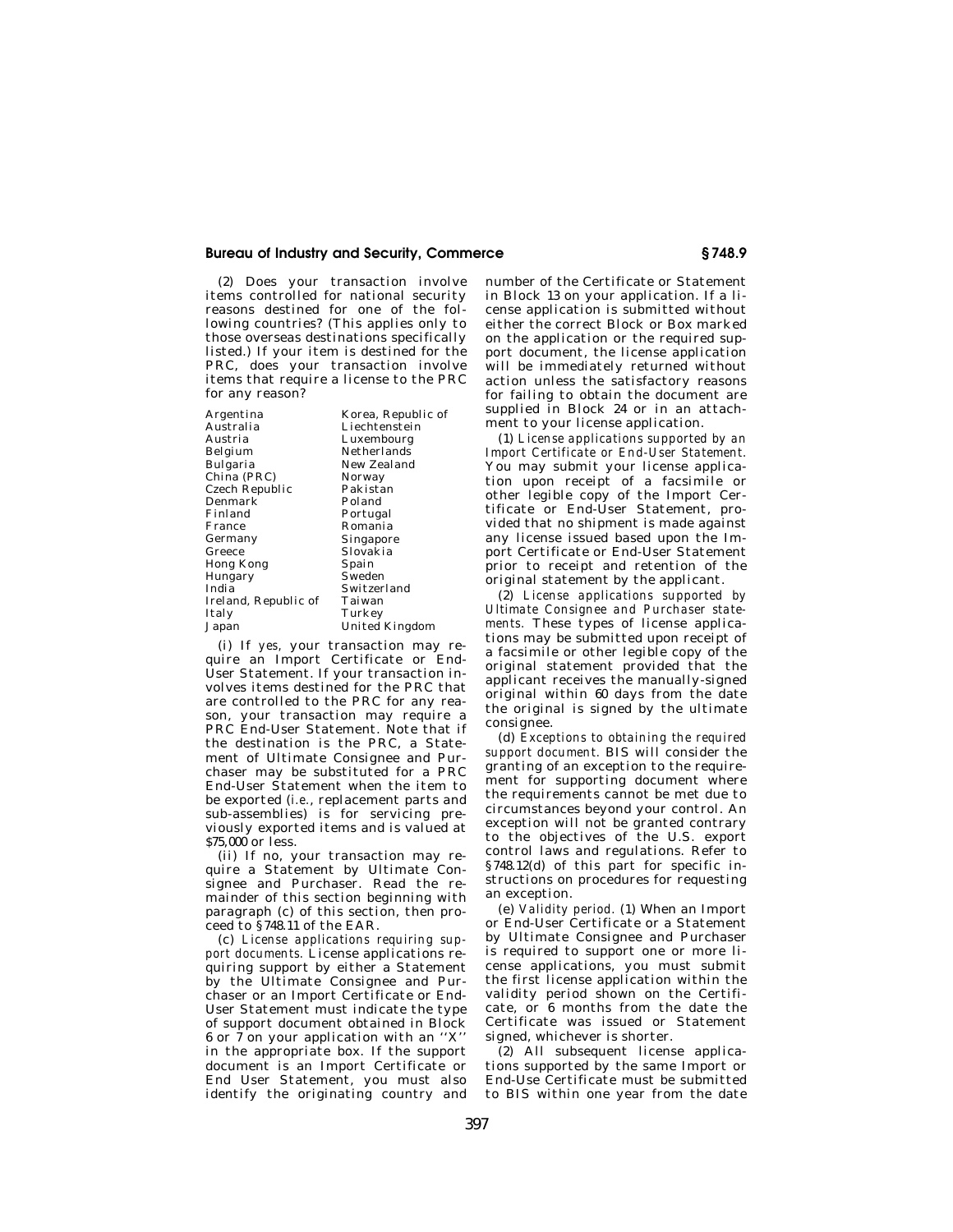that the first license application supported by the same Import or End-Use Certificate was submitted to BIS.

(3) All subsequent license applications supported by the same Statement by Ultimate Consignee and Purchaser must be submitted within two years of the first application if the statement was completed as a single transaction statement. If the statement was completed as a multiple transaction statement, all applications must be submitted within two years of signature by the consignee or purchaser, whichever was last.

(f) *English translation requirements.* All abbreviations, coded terms, or other expressions on support documents having special significance in the trade or to the parties to the transaction must be explained on an attachment to the document. Documents in a language other than English must be accompanied by an attachment giving an accurate English translation, either made by a translating service or certified by you to be correct. Explanations or translations should be provided on a separate piece of paper, and not entered on the support documents themselves.

(g) *Responsibility for full disclosure.* (1) Information contained in a support document cannot be construed as extending or expanding or otherwise modifying the specific information supplied in a license application or license issued by BIS. The license application covering the transaction discloses all facts pertaining to the transaction. The authorizations contained in the resulting license are not extended by information contained in an Import Certificate, End-User Certificate or Statement by Ultimate Consignee and Purchaser regarding reexport from the country of destination or any other facts relative to the transaction that are not reported on the license application.

(2) Misrepresentations, either through failure to disclose facts, concealing a material fact, or furnishing false information, will subject responsible parties to administrative action by BIS. Administrative action may include suspension, revocation, or denial of licensing privileges and denial of other participation in exports from the United States.

(3) In obtaining the required support document, you as the applicant are not relieved of the responsibility for full disclosure of any other information concerning the ultimate destination and end-use, end-user of which you know, even if inconsistent with the representations made in the Import Certificate, End-User Certificate, or Statement by Ultimate Consignee and Purchaser. You are responsible for promptly notifying BIS of any change in the facts contained in the support document that comes to your attention.

(h) *Effect on license application review.*  BIS reserves the right in all respects to determine to what extent any license will be issued covering items for which an Import or End-User Certificate has been issued by a foreign government. BIS will not seek or undertake to give consideration to recommendations from the foreign government as to the action to be taken on a license application. A supporting document issued by a foreign government will be only one of the factors upon which BIS will base its licensing action, since end-uses and other considerations are important factors in the decision making process.

(i) *Request for return of support documents submitted to BIS.* If an applicant is requested by a foreign importer to return an unused or partially used Import or End-User Certificate submitted to BIS in support of a license application, the procedure provided in this paragraph (i) should be followed:

(1) The applicant must send a letter request for return of an Import or End-User Certificate to the address stated in §748.2(c) of this part, ''Attn: Import/ End-User Certificate Request''.

(2) The letter request must include the name and address of the importer, the Application Control Number under which the original Import or End-User Certificate was submitted, the Application Control Numbers for any subsequent license applications supported by the same certificate, and one of the following statements, if applicable:

(i) If the certificate covers a quantity greater than the total quantity identified on the license application(s) submitted against it, a statement that the